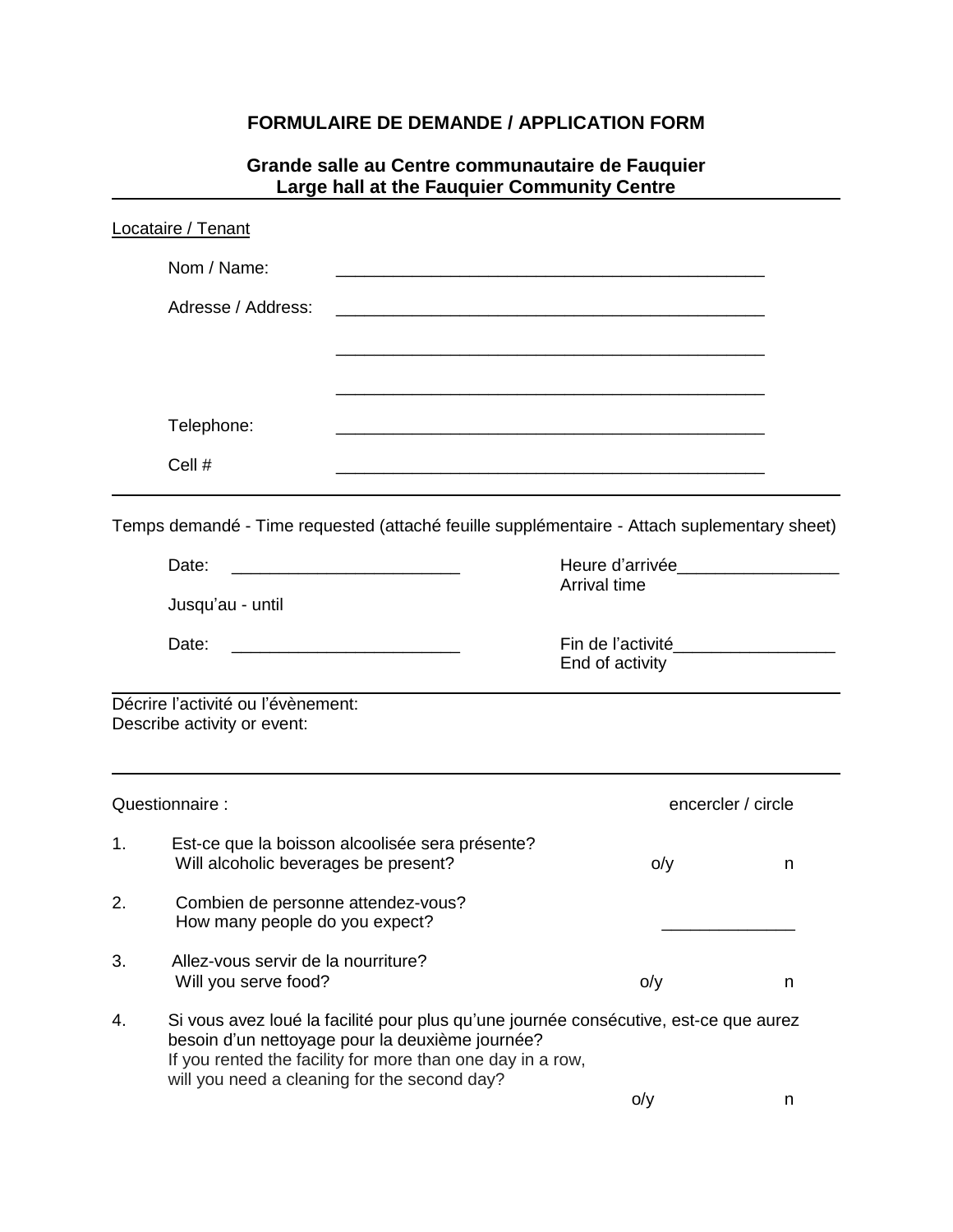Nom de la personne responsable de la salle: Name of person responsible for the hall:

| Nom/Name:        |  |
|------------------|--|
| Adresse/Address: |  |
|                  |  |
|                  |  |
|                  |  |
| Telephone:       |  |
| Cell #           |  |

Nom de la personne inscrite au permit de circonstance: Name of person on special occasion permit:

| Nom/Name:        |  |
|------------------|--|
| Adresse/Address: |  |
|                  |  |
|                  |  |
| Telephone:       |  |
| Cell #           |  |

\_\_\_\_\_\_\_\_\_\_\_\_\_\_\_\_\_\_\_\_\_\_\_\_\_\_\_\_\_\_\_\_\_\_\_\_\_\_\_\_\_\_\_\_\_\_\_\_\_\_\_\_\_\_\_\_\_\_\_\_\_\_\_\_\_\_\_\_\_\_\_\_\_\_\_\_

Ayant lu, compris et questionné les règlements, je Having read, understood and questioned the rules, I

\_\_\_\_\_\_\_\_\_\_\_\_\_\_\_\_\_\_\_\_\_\_\_\_\_\_\_\_\_\_\_\_\_\_\_\_\_\_\_\_\_\_\_\_

\_\_\_\_\_\_\_\_\_\_\_\_\_\_\_\_\_\_\_\_\_\_\_\_\_\_\_\_\_\_\_\_\_\_\_\_\_\_\_\_\_\_\_\_

| Signer le   | jour de |  |
|-------------|---------|--|
| Signed this | day of  |  |

Imprimé/Print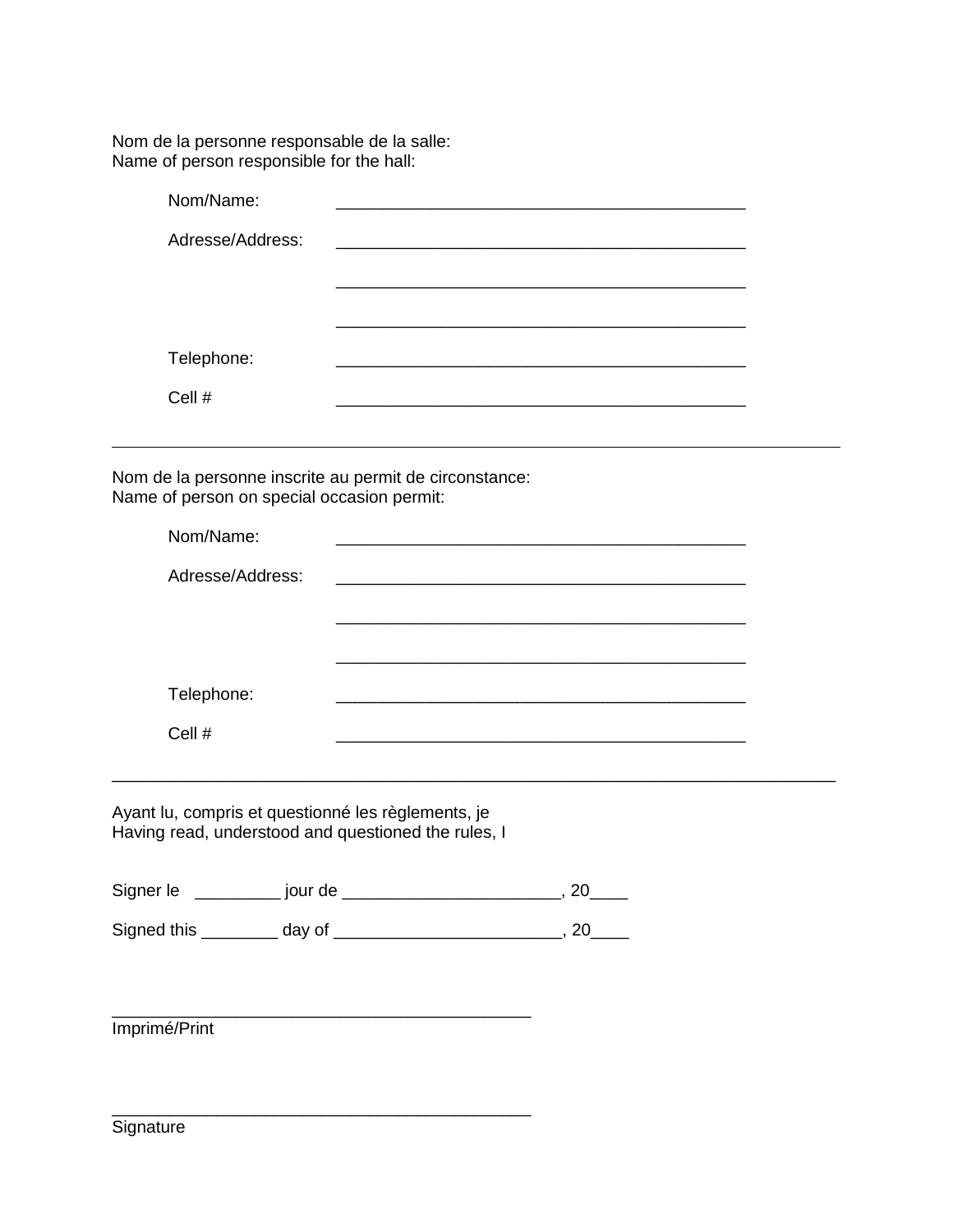# **Centre Communautaire de Fauquier Community Centre**

| Occasions                                                                                       | <b>Tarifs/Rates</b>                                                                                    | Dépôt/<br>Deposit                        | Arrival                      | Departure        |
|-------------------------------------------------------------------------------------------------|--------------------------------------------------------------------------------------------------------|------------------------------------------|------------------------------|------------------|
| Stag                                                                                            | \$425.00                                                                                               | \$300.00                                 | $\frac{1}{2}$ hour<br>before | 3 hours<br>after |
| Hall:<br>-Wedding<br>-Family reunion<br>-Wedding Anniversary<br>-Dance (collection of<br>funds) | \$375.00<br>\$375.00<br>\$375.00<br>\$375.00                                                           | \$75.00<br>\$75.00<br>\$75.00<br>\$75.00 | $\frac{1}{2}$ hour<br>before | 3 hours<br>after |
| Additional day(s) to a<br>wedding, family reunion,<br>wedding anniversary.                      | \$150.00 per<br>additional day                                                                         | \$0                                      | $\frac{1}{2}$ hour<br>before | 3 hours<br>after |
| <b>Fauquier Winter Carnival</b><br>(Knights of Columbus)                                        | \$1000.00                                                                                              | \$0                                      | $\frac{1}{2}$ hour<br>before | 3 hours<br>after |
| Knights of Columbus<br>Bingo:                                                                   | 50% of the<br>proceeds up to a<br>maximum of<br>\$125.00. financial<br>statement of bingo<br>required. | \$0                                      | $\frac{1}{2}$ hour<br>before | 2 hours<br>after |
| Mother's Day<br>Father's Day                                                                    | \$150.00<br>\$150.00                                                                                   | \$0<br>\$0                               | $\frac{1}{2}$ hour<br>before | 3 hours<br>after |
| Other Bingo                                                                                     | \$150.00                                                                                               | \$25.00                                  | $\frac{1}{2}$ hour<br>before | 2 hours<br>after |
| <b>Commercial Market</b>                                                                        | \$150.00 per day                                                                                       | \$75.00                                  | $\frac{1}{2}$ hour<br>before | 3 hours<br>after |
| <b>Baby Shower</b>                                                                              | \$150.00                                                                                               | \$25.00                                  | $\frac{1}{2}$ hour<br>before | 2 hours<br>after |
| Local Organisation(s)<br><b>Breakfast</b>                                                       | \$150.00                                                                                               | \$25.00                                  | $\frac{1}{2}$ hour<br>before | 3 hours<br>after |
| <b>Funeral Brunch</b>                                                                           | \$150.00                                                                                               |                                          |                              |                  |

# **Tarifs de location / Rental rates**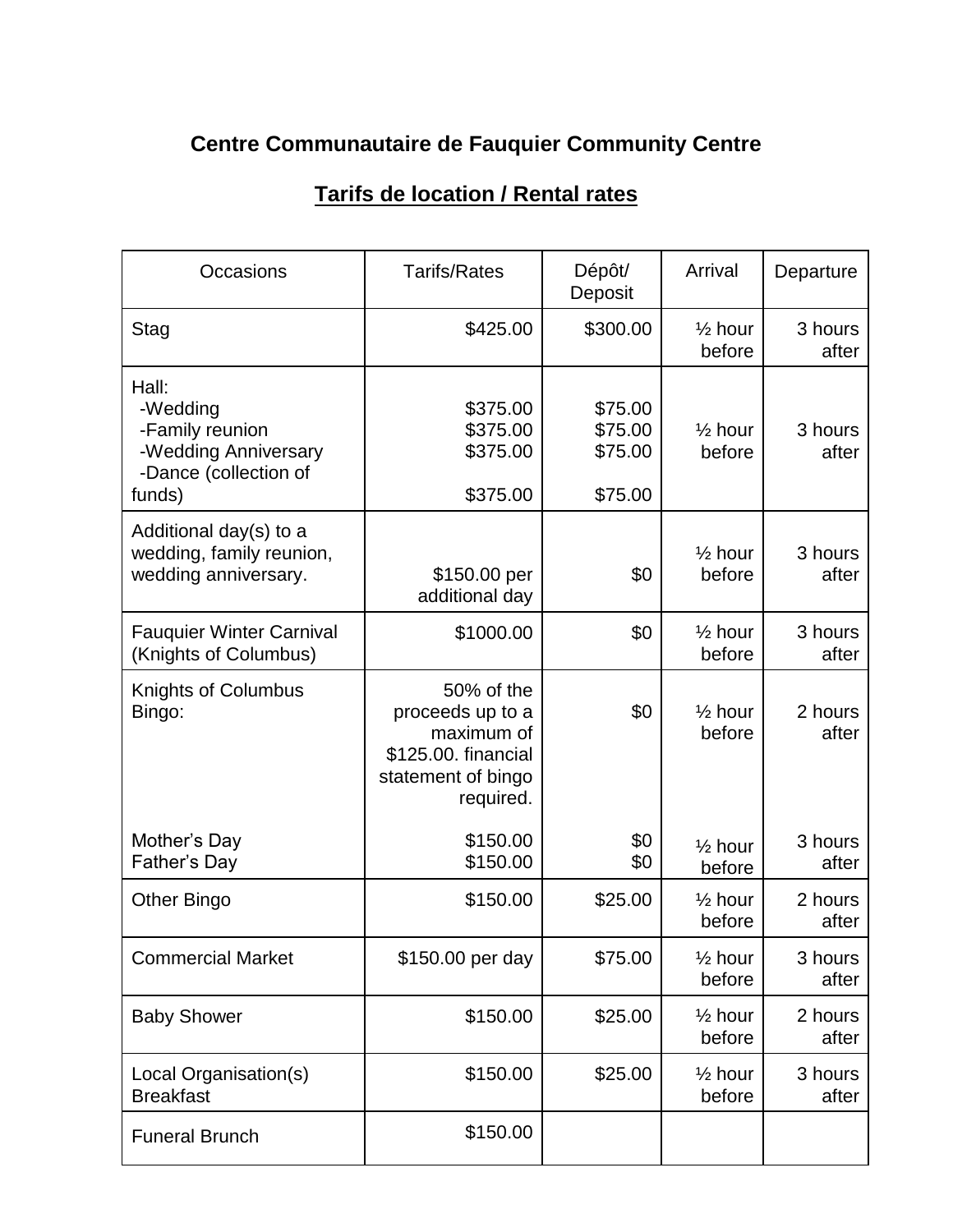| <b>Funeral Home</b>                                                       | \$125.00 per day                       | \$0        |                              |                             |
|---------------------------------------------------------------------------|----------------------------------------|------------|------------------------------|-----------------------------|
| <b>Monthly Reunion:</b><br>-UCFO de Fauquier<br>-Conseil des trappeurs    | \$150.00 per year<br>\$150.00 per year | \$0<br>\$0 | $\frac{1}{2}$ hour<br>before | $\frac{1}{2}$ hour<br>after |
| <b>Training Workshop</b>                                                  | \$150.00 per day                       | \$25.00    | $\frac{1}{2}$ hour<br>before | 2 hours<br>after            |
| <b>Commercial Exhibition</b>                                              | \$150.00 per day                       | \$50.00    | $\frac{1}{2}$ hour<br>before | 2 hours<br>after            |
| Club Chaîne d'Or<br>(Génération Plus)                                     | <b>Yearly Activities</b><br>\$150.00   | \$0        | $\frac{1}{2}$ hour<br>before | 1 hour<br>after             |
| Show (commercial)                                                         | \$250.00 per day                       | \$75.00    | $\frac{1}{2}$ hour<br>before | 3 hours<br>after            |
| <b>Exercise Session</b>                                                   | \$25.00 per day                        | \$0        | $\frac{1}{2}$ hour<br>before | $\frac{1}{2}$ hour<br>after |
| Additional day(s):<br>-Baby Shower<br>-Local Organisation(s)<br>breakfast | \$75.00 per day                        | \$0        | $\frac{1}{2}$ hour<br>before |                             |
| Knights of Columbus:<br>Santa Claus Party                                 | Exempt                                 |            | $\frac{1}{2}$ hour<br>before | 1 hour<br>after             |
| <b>Flea Market</b><br>Library                                             | \$125.00                               | \$25.00    | $\frac{1}{2}$ hour<br>before | 3 hours<br>after            |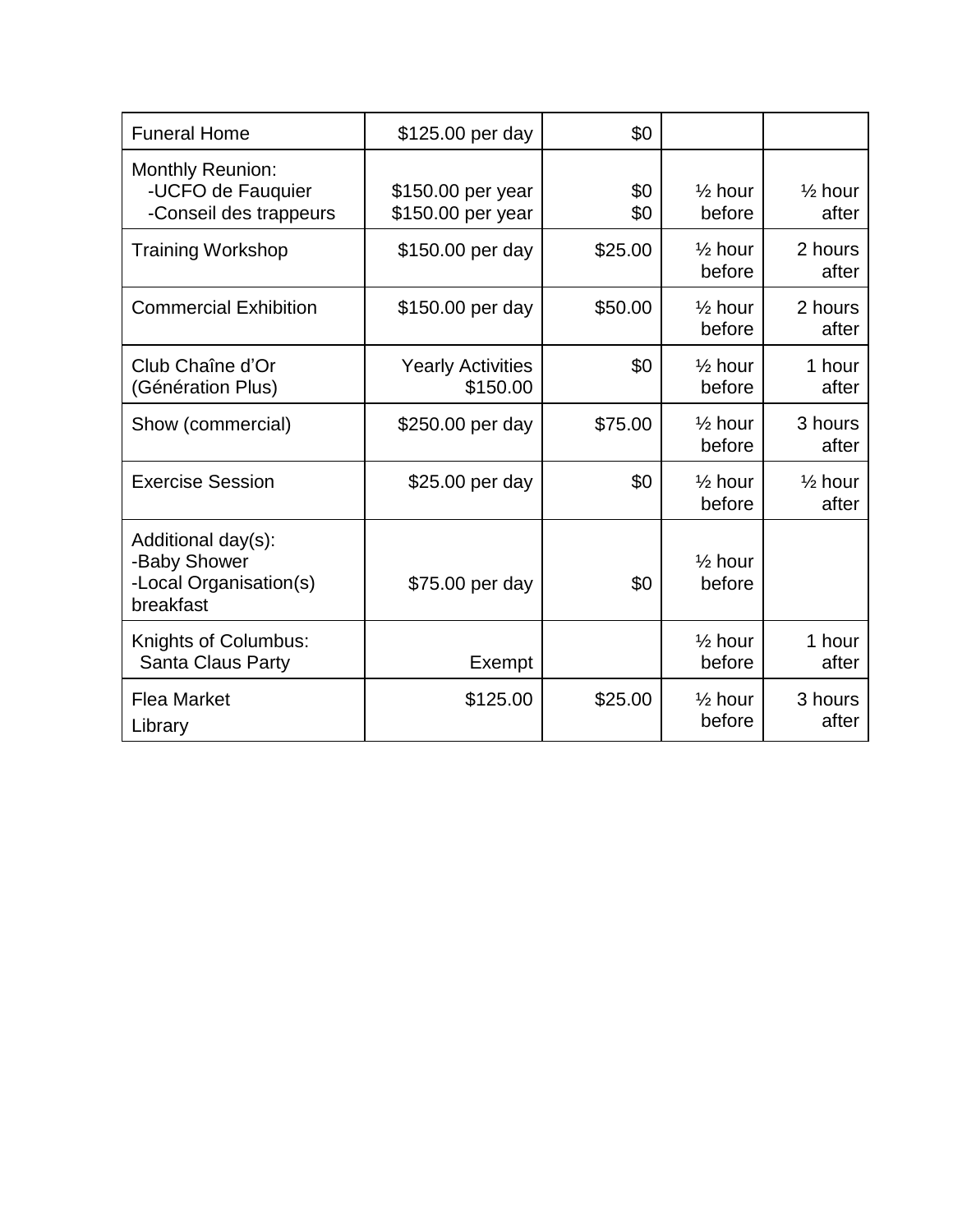#### **Règlements / Rules**

- 1. Un dépôt **non-remboursable**, si annulé, tel qu'exigé au tableau des tarifs de location, doit accompagner toute demande de réservation de la facilité et être payé en surplus du tarif établi. Après l'activité, s'il y a aucun dommage, le dépôt sera remboursé.
- 2. Le locataire sera tenu responsable de tous dommages causés par son/ses activité(s) à l'infrastructure ou les équipements de la municipalité et sera facturé pour les réparations ou la valeur de remplacement.
- 3. Le locataire sera tenu de prendre des arrangements avec le bureau municipal pour obtenir la clé d'accès. La clé devra être retournée au bureau municipal le lendemain pour une activité de semaine et, le plutôt possible après une activité de fin de semaine, mais pas plus tard que le lundi avant-midi suivant.
- 4. L'accès à la cuisine et le bar sont inclus avec la location. La cuisine doit être retournée dans l'état qu'elle a été prise. Les cafetières et les plats à bacon et saucisses doivent être nettoyés et lavés après l'activité.
- 5. L'utilisation de chandelles(s) ou d'autres objets allumés par le feu, sont strictement interdit.
- 6. Le locataire est responsable d'obtenir un permis de circonstance de la Régie des alcools de l'Ontario pour toute activité qui inclue de la boisson alcoolisée. Une copie du permis devra être remise à la municipalité avant de recevoir la clé d'accès. Pour toute activité ou la boisson sera servie, vous devez avoir le nombre de personne exigé et certifié sous le programme « Smart Serve ».
- 1. A **non-refundable** deposit, in case of cancellation, as required by the rental rates list, must accompany all reservation request for the facility and paid in surplus of the established rate. After the activity, if no damage, the deposit will be reimbursed.
- 2. The tenant will be responsible for all damages caused by his activity(ies), either to the municipal infrastructure or its equipment and will be invoiced for the restoration or the replacement value.
- 3. The tenant is responsible to make arrangements with the municipal office to obtain the access key. The key must be returned to the municipal office the next day for a week day activity and, as soon as possible after a weekend activity, but never later than the next Monday before noon.
- 4. Access to the kitchen and the bar is included with the rental. The kitchen must be returned as it was taken. Coffee-makers and sausage and bacon pans must be cleaned and washed after activity.
- 5. Use of candles or other objects lit with fire is strictly prohibited.
- 6. The tenant is responsible to obtain a special occasion permit from the Liquor Licence Board of Ontario for all activities where alcohol will be present. A copy of the permit must be handed over to the municipality before receiving the access key. For all activities where alcohol will be served, you must have the required number of persons certified under the « Smart Serve » program.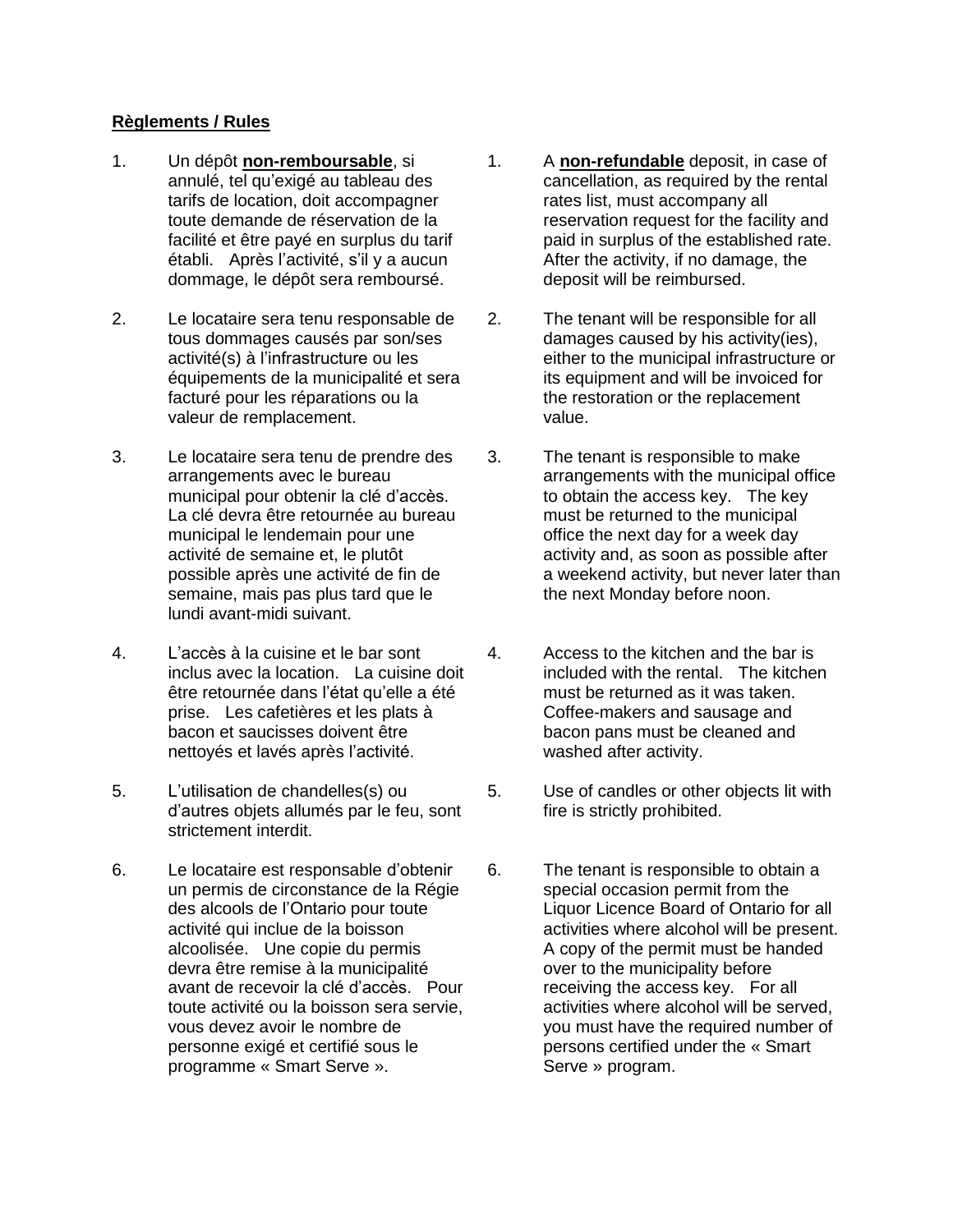- 7. Aucune boisson alcoolisée ne sera vendue ou servie après 01h55.
- 8. Toute boisson doit être servie dans des verres. (Politique municipale)
- 9. Le/La titulaire du permis de circonstance de la Régie des alcools de l'Ontario, est responsable de la sécurité et de la sobriété des personnes qui assistent à l'évènement et doit veiller sur la conformité avec la Loi et les règlements afférants.
- 10. Aucune boisson alcoolisée ne sera vendue ou servie à une personne de moins de 19 ans en aucun moment.
- 11. Le locataire sera tenue d'obtenir une police d'assurance (Party Alcohol Liability - PAL) pour couvrir ses activités.
- 12. À l'occasion d'un bal masqué, les participants devront se démasquer pour compléter une identification auprès d'un officiel de l'évènement.
- 13. La personne qui signe et qui est nommé sur le permis de circonstance de la Régie des alcools de l'Ontario, doit être présente à l'évènement.
- 14. Tous les verres devront être ramassés des tables pour 02h30.
- 15. Tout divertissement incluant la musique, doit être terminé au plus tard à 02h15.
- 16. Il est strictement défendu à un officiel de l'évènement ou un serveur, de vendre de la boisson alcoolisée après l'évènement.
- 17. Le locataire doit s'assurer que les portes du Centre communautaire sont tous fermées et verrouillées après l'activité ou l'évènement.
- 7. No alcoholic drinks shall be sold or served after 01:55 am.
- 8. All drinks must be served in a glass. (Municipal policy)
- 9. The Liquor Licence Board of Ontario special occasion permit holder is responsible for the safety and sobriety of persons attending the event and must ensure the conformity with the Law and the applicable regulations.
- 10. At all times, no alcoholic drinks can be served or sold to persons under the age of 19.
- 11. The tenant will be required to obtain an insurance policy (Party Alcohol Liability - PAL) to cover his activities.
- 12. For a masquerade event, participants will be required to unmask to complete an identification by an event official.
- 13. The person who signs and is named on the special occasion permit from the Liquor Licence Board of Ontario must be present at the event.
- 14. All glasses must be picked up from the tables by 2:30 am.
- 15. All entertainment including music must be completed by 2:15 am.
- 16. It is strictly forbidden for an event official or a bar tender to sell alcoholic beverages after the event.
- 17. The tenant must ensure that all doors of the Community Centre are closed and locked after the activity or event.